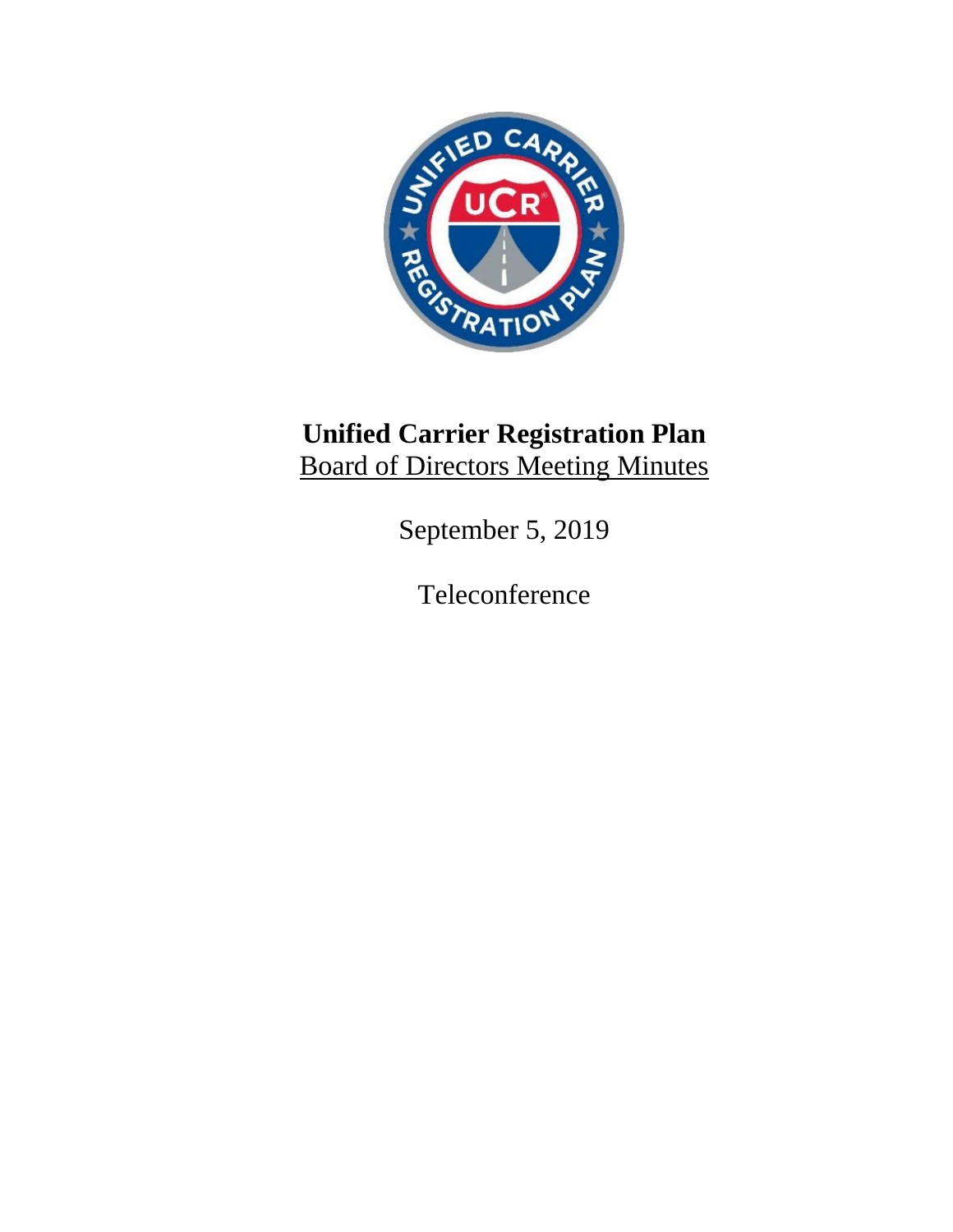#### **UNIFIED CARRIER REGISTRATION PLAN**

## **AGENDA**

### **OPEN TO THE PUBLIC**

#### **I. Welcome, Call to Order, and Introductions** – UCR Acting Chair

UCR Acting Chair Elizabeth Leaman called the meeting to order at 12:03 ET, called roll for the Board and confirmed a quorum.

#### **II. Verification of Publication of Meeting Notice** – Chief Legal Officer

Chief Legal Officer Alex Leath confirmed that the meeting notice was published in the Federal Register on September 3, 2019 (Vol. 84, No. 170). Mr. Leath reported that the decision to hold a Board meeting was based on the Federal Register publication of a notice-of-proposed-rulemaking by FMCSA regarding proposed UCR fee levels for 2020 and 2021 and the need for the UCR Board to possibly submit a comment within the 10-day comment period.

Mr. Leath reported that the following events occurred (see below) to demonstrate UCR's compliance with the U.S. Sunshine Act related to noticing the September 5, 2019 meeting.

- 1. FMCSA published the notice-of-proposed-rulemaking in Federal Register on August 27, 2019, with a 10-day comment period which expired on September 6, 2019
- 2. Agenda for the September 5, 2019 UCR Board meeting was published at plan.ucr.gov and distributed to the Administrator's full UCR contact list via email on August 27, 2019
- 3. Agenda was sent to Office of Federal Register (OFR) on August 27, 2019 and received on August 28, 2019; agenda was placed on public inspection on August 29, 2019 by OFR and published in the Federal Register on September 3, 2019

#### **III. Review and Approval of Agenda and Setting of Ground Rules**

Ms. Leaman reviewed the proposed agenda and asked for any questions or amendments. There were none.

A MOTION was MADE and SECONDED to adopt the agenda as presented. THE MOTION CARRIED.

#### **IV. Possible Revisions to Proposed Budgets for 2020 and 2021**

Depository Manager Dave Scholz led a discussion concerning the need for revisions to the proposed budgets for 2020 and 2021 in light of increased operating costs. Mr. Scholz recommended that the Board adopt the suggested revisions to the proposed budgets for 2020 and 2021.

A MOTION was MADE and SECONDED to adopt the revised 2020 and 2021 budgets as presented. THE MOTION CARRIED.

#### **V. Comments to Proposed Rulemaking regarding UCR 2020/2021 Fees**

Board member Scott Morris, with assistance from Depository Manager Dave Scholz, recommended that UCR submit written comments to FMCSA in response to the FMCSA's notice of proposed rulemaking regarding the fee levels for the 2020 and 2021 UCR registration years (Fees for the Unified Carrier Registration Plan and Agreement; 49 CFR Part 367). Mr. Morris summarized a draft written comment to the Board, which included a request to further reduce the proposed UCR fee levels for the 2020 and 2021 UCR registration years published in the notice.

A MOTION was MADE and SECONDED to authorize the UCR Acting Chair to submit the draft written comments as presented. THE MOTION CARRIED.